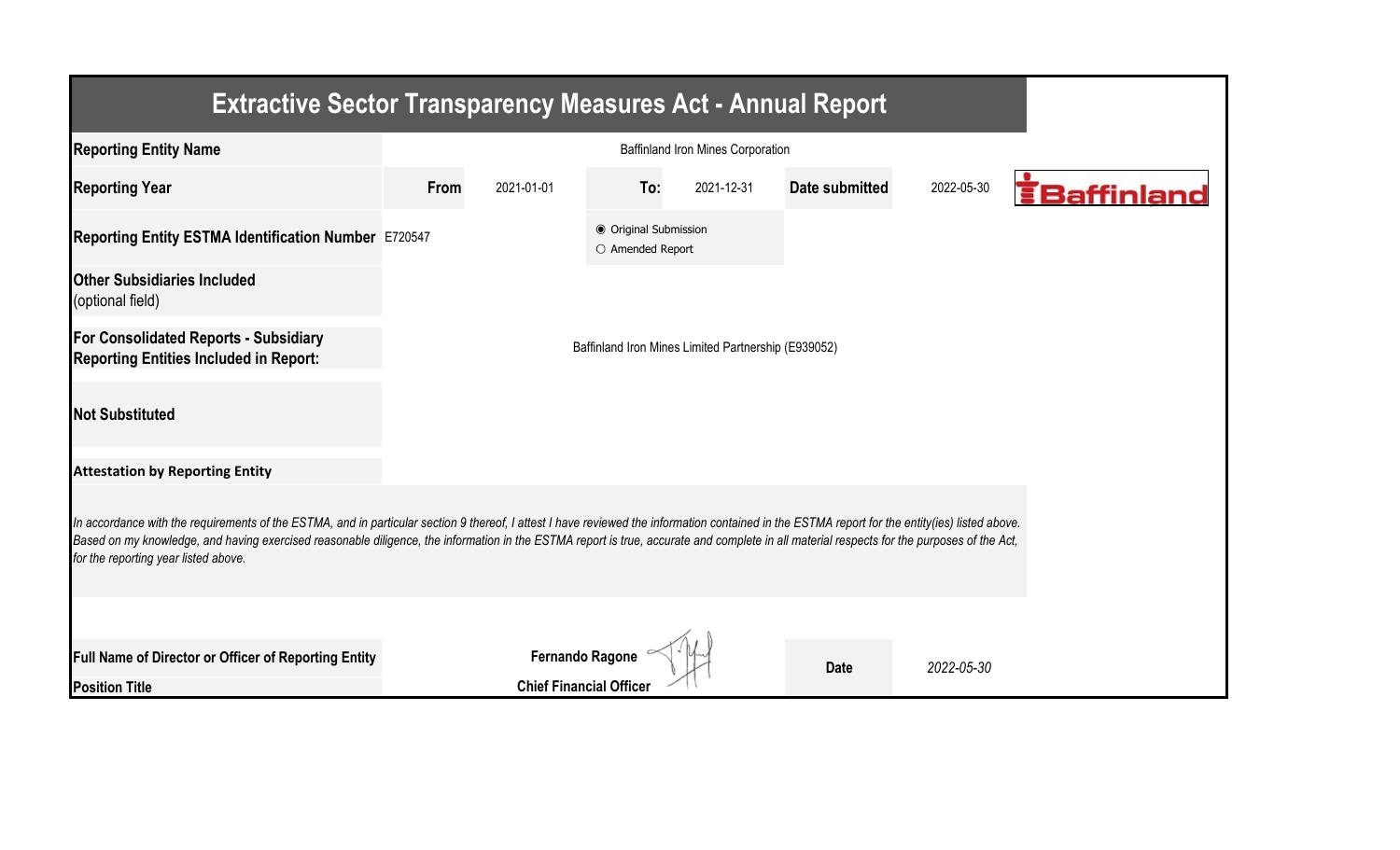| <b>Extractive Sector Transparency Measures Act - Annual Report</b> |                                                     |                                                                                 |              |            |                                      |                                |                |                  |                                               |                                      |                     |  |
|--------------------------------------------------------------------|-----------------------------------------------------|---------------------------------------------------------------------------------|--------------|------------|--------------------------------------|--------------------------------|----------------|------------------|-----------------------------------------------|--------------------------------------|---------------------|--|
| <b>Reporting Year</b>                                              | From:                                               | 2021-01-01                                                                      | To:          | 2021-12-31 |                                      |                                |                |                  |                                               |                                      |                     |  |
| <b>Reporting Entity Name</b>                                       | Baffinland Iron Mines Corporation                   |                                                                                 |              |            | <b>Currency of the Report</b><br>CAD |                                |                |                  |                                               |                                      |                     |  |
| <b>Reporting Entity ESTMA</b><br><b>Identification Number</b>      |                                                     |                                                                                 | E720547      |            |                                      |                                |                |                  |                                               |                                      |                     |  |
| <b>Subsidiary Reporting Entities (if</b><br>necessary)             | Baffinland Iron Mines Limited Partnership (E939052) |                                                                                 |              |            |                                      |                                |                |                  |                                               |                                      |                     |  |
| <b>Payments by Payee</b>                                           |                                                     |                                                                                 |              |            |                                      |                                |                |                  |                                               |                                      |                     |  |
| Country                                                            | Payee Name <sup>1</sup>                             | Departments, Agency, etc<br>within Payee that Received<br>Payments <sup>2</sup> | <b>Taxes</b> | Royalties  | Fees                                 | <b>Production Entitlements</b> | <b>Bonuses</b> | <b>Dividends</b> | Infrastructure<br><b>Improvement Payments</b> | <b>Total Amount paid to</b><br>Payee | Notes <sup>34</sup> |  |
| Canada -Nunavut                                                    | Qikiqtani Inuit Association                         |                                                                                 |              | 10,380,000 | 7,760,000                            |                                |                |                  |                                               | 18,140,000                           |                     |  |
| Canada -Nunavut                                                    | Hamlet of Pond Inlet                                |                                                                                 |              |            | 480,000                              |                                |                |                  |                                               | 480,000                              |                     |  |
| Canada -Nunavut                                                    | Nunavut Tunngavik<br>Incorporated                   |                                                                                 |              |            | 190,000                              |                                |                |                  |                                               | 190,000                              |                     |  |
| Canada                                                             | Government of Canada                                |                                                                                 |              |            | 180,000                              |                                |                |                  |                                               | 180,000                              |                     |  |
|                                                                    |                                                     |                                                                                 |              |            |                                      |                                |                |                  |                                               |                                      |                     |  |
|                                                                    |                                                     |                                                                                 |              |            |                                      |                                |                |                  |                                               |                                      |                     |  |
|                                                                    |                                                     |                                                                                 |              |            |                                      |                                |                |                  |                                               |                                      |                     |  |
| <b>Additional Notes:</b>                                           |                                                     |                                                                                 |              |            |                                      |                                |                |                  |                                               |                                      |                     |  |